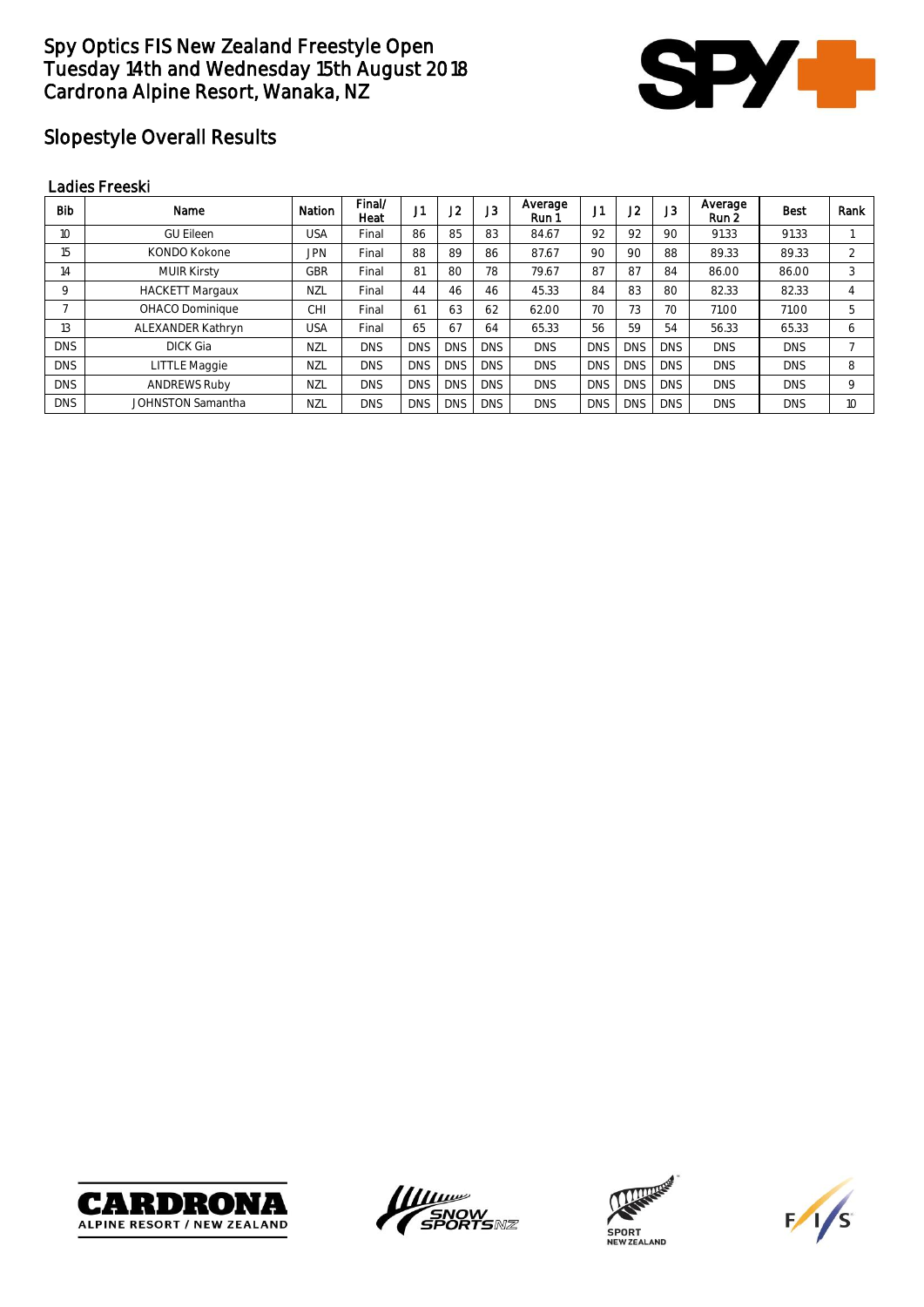

# Slopestyle Overall Results

#### Ladies Snowboard

| <b>Bib</b> | Name                 | Nation     | Final/<br>Heat | J <sub>1</sub> | J2         | J <sub>3</sub> | Average<br>Run 1 | J1         | J2         | J <sub>3</sub> | Average<br>Run 2 | Best       | Rank           |
|------------|----------------------|------------|----------------|----------------|------------|----------------|------------------|------------|------------|----------------|------------------|------------|----------------|
| 36         | YOSHIKA Rina         | JPN        | Final          | 80             | 85         | 82             | 82.33            | 78         | 78         | 72             | 76.00            | 82.33      |                |
| 25         | <b>HIDALGO Maria</b> | <b>ESP</b> | Final          | 65             | 71         | 68             | 68.00            | 20         | 24         | 30             | 24.67            | 68.00      | $\mathfrak{D}$ |
| 5          | WAKUSHIMA Cool       | <b>NZL</b> | Final          | 55             | 57         | 60             | 57.33            | 60         | 68         | 66             | 64.67            | 64.67      | 3              |
| 38         | AIZAWA Mao           | <b>JPN</b> | Final          | 45             | 51         | 52             | 49.33            | 25         | 30         | 32             | 29.00            | 49.33      | 4              |
| 35         | REN Ziyan            | <b>CHN</b> | Final          | 32             | 37         | 42             | 37.00            | 30         | 28         | 26             | 28.00            | 37.00      | 5              |
| 27         | LI Dongyu            | <b>CHN</b> | Final          | 30             | 35         | 40             | 35.00            | 12         | 20         | 18             | 16.67            | 35.00      | 6              |
| 284        | ZHANG Tong           | <b>CHN</b> | Final          | 15             | 21         | 20             | 18.67            | 20         | 22         | 24             | 22.00            | 22.00      |                |
| 34         | LIU Kaiting          | <b>CHN</b> | Heat 1         | 18             | 21         | 25             | 21.33            | 15         | 18         | 22             | 18.33            | 21.33      | 8              |
| 31         | ZHAI Yue             | <b>CHN</b> | Heat 1         | 12             | 11         | 12             | 11.67            | 15         | 20         | 18             | 17.67            | 17.67      | 9              |
| <b>DNS</b> | <b>JUGOVAC Lea</b>   | CRO        | <b>DNS</b>     | <b>DNS</b>     | <b>DNS</b> | <b>DNS</b>     | <b>DNS</b>       | <b>DNS</b> | <b>DNS</b> | <b>DNS</b>     | <b>DNS</b>       | <b>DNS</b> |                |
| <b>DNS</b> | YOSHIKA Yuri         | JPN        | <b>DNS</b>     | <b>DNS</b>     | <b>DNS</b> | <b>DNS</b>     | <b>DNS</b>       | <b>DNS</b> | <b>DNS</b> | <b>DNS</b>     | <b>DNS</b>       | <b>DNS</b> |                |
| <b>DNS</b> | <b>LEE Minju</b>     | <b>KOR</b> | <b>DNS</b>     | <b>DNS</b>     | <b>DNS</b> | <b>DNS</b>     | <b>DNS</b>       | <b>DNS</b> | <b>DNS</b> | <b>DNS</b>     | <b>DNS</b>       | <b>DNS</b> |                |







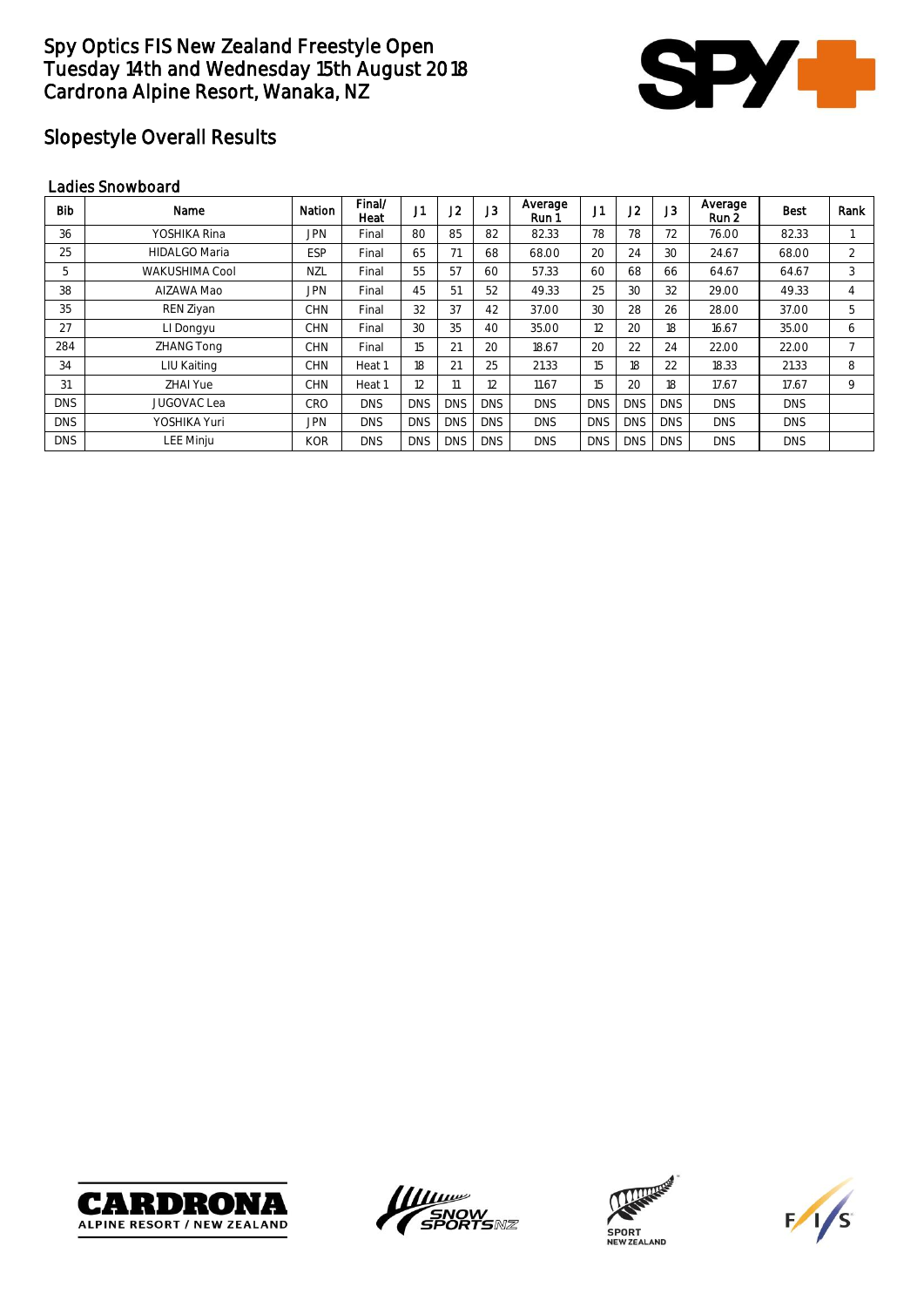

# Slopestyle Overall Results

#### Mens Freeski

| <b>Bib</b> | Name                   | Nation     | Final/<br>Heat | J1         | J2         | J3             | Average<br>Run1 | J1         | J2                  | J3         | Average<br>Run 2 | Best       | Rank           |
|------------|------------------------|------------|----------------|------------|------------|----------------|-----------------|------------|---------------------|------------|------------------|------------|----------------|
| 115        | YAMAMOTO Taisei        | <b>JPN</b> | Final          | 94         | 96         | 92             | 94.00           | 99         | 99                  | 98         | 98.67            | 98.67      | $\mathbf{1}$   |
| 68         | YATER-WALLACE Torin    | <b>USA</b> | Final          | 72         | 77         | 76             | 75.00           | 97         | 98                  | 97         | 97.33            | 97.33      | $\overline{2}$ |
| 117        | STEVENSON Ryan         | <b>USA</b> | Final          | 92         | 94         | 94             | 93.33           | 95         | 97                  | 95         | 95.67            | 95.67      | 3              |
| 57         | MAGNUSSON Oliwer       | <b>SWE</b> | Final          | 86         | 89         | 88             | 87.67           | 81         | 86                  | 85         | 84.00            | 87.67      | $\overline{4}$ |
| 59         | <b>IRVING Birk</b>     | <b>USA</b> | Final          | 68         | 72         | 72             | 70.67           | 84         | 87                  | 86         | 85.67            | 85.67      | 5              |
| 63         | MCCLELLAN Fraser       | NZL        | Final          | 83         | 85         | 85             | 84.33           | 30         | 33                  | 28         | 30.33            | 84.33      | 6              |
| 84         | <b>KLEIN Felix</b>     | <b>GBR</b> | Final          | 80         | 82         | 80             | 80.67           | 74         | 80                  | 76         | 76.67            | 80.67      | $\overline{7}$ |
| 64         | FUJII Gen              | <b>JPN</b> | Final          | 76         | 79         | 78             | 77.67           | 40         | 40                  | 40         | 40.00            | 77.67      | 8              |
| 118        | <b>RAICH Peter</b>     | <b>USA</b> | Final          | 20         | 20         | 20             | 20.00           | 73         | 76                  | 77         | 75.33            | 75.33      | 9              |
| 83         | <b>BARCLAY Ben</b>     | NZL        | Final          | 70         | 74         | 74             | 72.67           | 31         | 31                  | 32         | 31.33            | 72.67      | 10             |
| 230        | LEE Kangbok            | <b>KOR</b> | Final          | 32         | 32         | 30             | 31.33           | 65         | 67                  | 66         | 66.00            | 66.00      | 11             |
| 86         | <b>BLUNCK Aaron</b>    | <b>USA</b> | Final          | 36         | 35         | 34             | 35.00           | 60         | 65                  | 62         | 62.33            | 62.33      | 12             |
| 85         | <b>DURLESTER Aaron</b> | <b>USA</b> | Heat 2         | 83         | 85         | 83             | 83.67           | 43         | 45                  | 40         | 42.67            | 83.67      | 13             |
| 240        | <b>STEVENS Nic</b>     | <b>AUS</b> | Heat 2         | 40         | 40         | 38             | 39.33           | 78         | 79                  | 79         | 78.67            | 78.67      | 14             |
| 96         | MATSUURA Toma          | <b>JPN</b> | Heat 2         | 71         | 74         | 72             | 72.33           | 74         | 75                  | 73         | 74.00            | 74.00      | 15             |
| 95         | <b>BONACALZA Mateo</b> | ARG        | Heat 2         | 66         | 67         | 63             | 65.33           | 15         | 15                  | 14         | 14.67            | 65.33      | 16             |
| 23         | <b>HARRINGTON Luca</b> | NZL        | Heat 2         | 27         | 27         | 25             | 26.33           | 63         | 62                  | 61         | 62.00            | 62.00      | 17             |
| 22         | <b>SOUNESS Harper</b>  | NZL        | Heat 2         | 54         | 51         | 52             | 52.33           | 60         | 60                  | 59         | 59.67            | 59.67      | 18             |
| 52         | <b>ADDIS Connor</b>    | <b>NZL</b> | Heat 2         | 10         | 10         | 10             | 10.00           | 59         | 59                  | 60         | 59.33            | 59.33      | 19             |
| 53         | MCDONALD Max           | NZL        | Heat 2         | 58         | 57         | 56             | 57.00           | 59         | 58                  | 57         | 58.00            | 58.00      | 20             |
| 67         | WARD Sam               | <b>GBR</b> | Heat 1         | 55         | 56         | 50             | 53.67           | $\circ$    | $\circ$             | $\circ$    | 0.00             | 53.67      | 21             |
| 66         | <b>KLEIN Jasper</b>    | <b>GBR</b> | Heat 1         | 49         | 50         | 47             | 48.67           | $\circ$    | $\circ$             | $\circ$    | 0.00             | 48.67      | 22             |
| 24         | LEGNAVSKY Gustav       | <b>NZL</b> | Heat 2         | 23         | 25         | 23             | 23.67           | 47         | 45                  | 46         | 46.00            | 46.00      | 23             |
| 87         | <b>FAN Yulong</b>      | <b>CHN</b> | Heat 2         | 44         | 43         | 42             | 43.00           | 46         | 44                  | 46         | 45.33            | 45.33      | 24             |
| 21         | <b>ITO Ruka</b>        | <b>JPN</b> | Heat 1         | 45         | 47         | 40             | 44.00           | $\circ$    | $\circ$             | $\circ$    | 0.00             | 44.00      | 25             |
| 90         | <b>SALAS Francisco</b> | CHI        | Heat 2         | 38         | 38         | 40             | 38.67           | 43         | 39                  | 42         | 41.33            | 41.33      | 26             |
| 65         | <b>GILBERT Connor</b>  | <b>NZL</b> | Heat 1         | 41         | 44         | 38             | 41.00           | $\circ$    | $\circ$             | $\circ$    | 0.00             | 41.00      | 27             |
| 231        | MCDONALD Leo           | <b>USA</b> | Heat 1         | 38         | 36         | 36             | 36.67           | $\circ$    | $\circlearrowright$ | $\circ$    | 0.00             | 36.67      | 28             |
| 88         | GUO Jingduo            | <b>CHN</b> | Heat 2         | 36         | 37         | 35             | 36.00           | 37         | 37                  | 35         | 36.33            | 36.33      | 29             |
| 58         | SASAKI Gen             | JPN        | Heat 1         | 25         | 30         | 25             | 26.67           | $\circ$    | $\circ$             | $\circ$    | 0.00             | 26.67      | 30             |
| 92         | <b>HARRINGTON Ben</b>  | <b>NZL</b> | Heat 1         | 25         | 26         | 24             | 25.00           | $\circ$    | $\circ$             | $\circ$    | 0.00             | 25.00      | 31             |
| 69         | GAO Shang              | <b>CHN</b> | Heat 1         | 23         | 25         | 22             | 23.33           | $\circ$    | $\circ$             | $\circ$    | 0.00             | 23.33      | 32             |
| 74         | SMITH Howard           | <b>AUS</b> | Heat 1         | 21         | 23         | 21             | 21.67           | $\circ$    | $\circ$             | $\circ$    | 0.00             | 21.67      | 33             |
| 285        | YANG Yuze              | CHN        | Heat 1         | 20         | 20         | 20             | 20.00           | $\circ$    | $\circ$             | $\circ$    | 0.00             | 20.00      | 34             |
| 61         | <b>MEDRANO Nahuel</b>  | ARG        | Heat 1         | 18         | 22         | 18             | 19.33           | $\circ$    | $\circ$             | $\circ$    | 0.00             | 19.33      | 35             |
| 60         | LIM Tae-yang           | <b>KOR</b> | Heat 1         | 15         | 10         | 16             | 13.67           | 0          | 0                   | $\circ$    | 0.00             | 13.67      | 36             |
| <b>DNS</b> | <b>ESTEBAN Pedro</b>   | ARG        | <b>DNS</b>     | <b>DNS</b> | <b>DNS</b> | $\mathsf{DNS}$ | <b>DNS</b>      | <b>DNS</b> | <b>DNS</b>          | <b>DNS</b> | <b>DNS</b>       | <b>DNS</b> |                |
| <b>DNS</b> | DE LA CANAL Pedro      | ARG        | <b>DNS</b>     | <b>DNS</b> | <b>DNS</b> | <b>DNS</b>     | <b>DNS</b>      | <b>DNS</b> | <b>DNS</b>          | <b>DNS</b> | <b>DNS</b>       | <b>DNS</b> |                |
| <b>DNS</b> | BAVASTRO Juan Cruz     | ARG        | <b>DNS</b>     | <b>DNS</b> | <b>DNS</b> | <b>DNS</b>     | <b>DNS</b>      | <b>DNS</b> | <b>DNS</b>          | <b>DNS</b> | <b>DNS</b>       | <b>DNS</b> |                |
| <b>DNS</b> | KAWAI Taiyo            | <b>JPN</b> | <b>DNS</b>     | <b>DNS</b> | <b>DNS</b> | <b>DNS</b>     | <b>DNS</b>      | <b>DNS</b> | <b>DNS</b>          | <b>DNS</b> | <b>DNS</b>       | <b>DNS</b> |                |
| <b>DNS</b> | <b>SVANCER Matej</b>   | CZE        | <b>DNS</b>     | <b>DNS</b> | <b>DNS</b> | <b>DNS</b>     | <b>DNS</b>      | <b>DNS</b> | <b>DNS</b>          | <b>DNS</b> | <b>DNS</b>       | <b>DNS</b> |                |
| <b>DNS</b> | <b>HUDECEK Stepan</b>  | CZE        | <b>DNS</b>     | <b>DNS</b> | <b>DNS</b> | <b>DNS</b>     | <b>DNS</b>      | <b>DNS</b> | <b>DNS</b>          | <b>DNS</b> | <b>DNS</b>       | <b>DNS</b> |                |
| <b>DNS</b> | RAY Cody               | <b>USA</b> | <b>DNS</b>     | <b>DNS</b> | <b>DNS</b> | <b>DNS</b>     | <b>DNS</b>      | <b>DNS</b> | <b>DNS</b>          | <b>DNS</b> | <b>DNS</b>       | <b>DNS</b> |                |
| <b>DNS</b> | STOKES Dan             | <b>NZL</b> | <b>DNS</b>     | <b>DNS</b> | <b>DNS</b> | <b>DNS</b>     | <b>DNS</b>      | <b>DNS</b> | <b>DNS</b>          | <b>DNS</b> | <b>DNS</b>       | <b>DNS</b> |                |
| <b>DNS</b> | <b>TAN Hongwei</b>     | CHN        | <b>DNS</b>     | <b>DNS</b> | <b>DNS</b> | <b>DNS</b>     | <b>DNS</b>      | <b>DNS</b> | <b>DNS</b>          | <b>DNS</b> | <b>DNS</b>       | <b>DNS</b> |                |